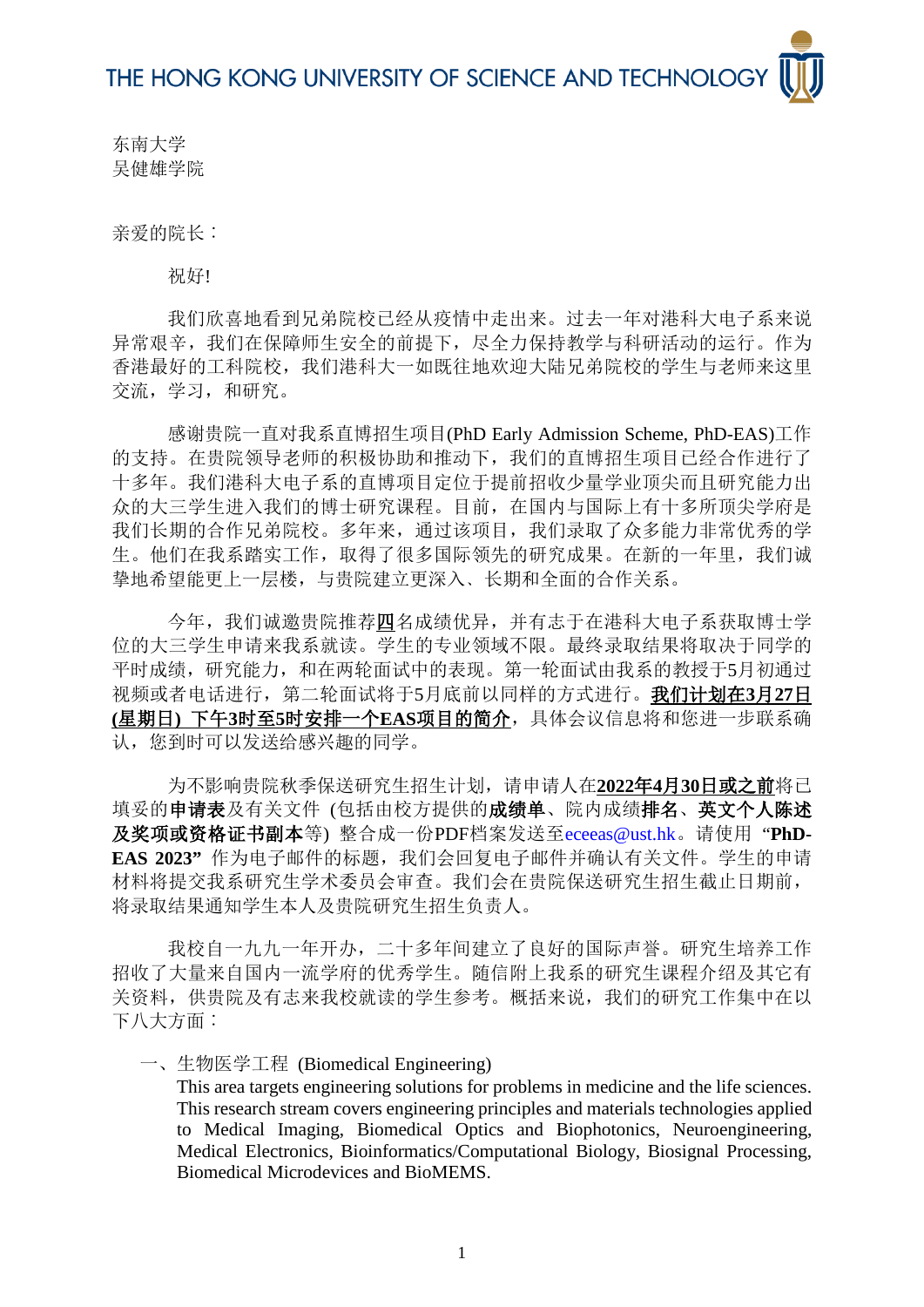THE HONG KONG UNIVERSITY OF SCIENCE AND TECHNOLOG

### 二、自动控制和机器人系统 (Control and Robotic Systems)

This area covers control and robotic systems theory, optimization theory, detection and estimation, networked sensing and control, and their applications in nextgeneration industry robots, multi-agent systems, manufacturing automation, aeronautical and aerospace systems, autonomous vehicles, energy systems, intelligent transportation, medical and healthcare systems.

三、数据科学及人工智能 (Data Science and AI)

This area is devoted to the development of theory and algorithms in a variety of domains such as Big Data Analytics, Artificial Intelligence, Speech and Language Processing, Financial Analytics, Computational Biology, Bioinformatics, Neural Engineering, Deep Learning, and Signal Processing.

四、集成电路与系统 (Integrated Circuits and Systems)

This area includes all aspects of today's integrated circuits and systems and systemon-chip as well as embedded systems solutions. This research stream covers Control and Optimization (including system and control theory, optimization theory, detection and estimation, multi-agent systems, networked sensing and control), Robotics and Automation (including mechatronics, and autonomous systems).

五、微电子 (Microelectronics)

This area is devoted to the development of principles, material and device technologies applied to manipulating charges in micro-/nano-structures including Micro-/Nano-electronics, Semiconductor/Novel Materials and Devices, Nanofabrication Technology, Microelectromechanical Systems, Microsystem Integration, and Flexible Electronics.

### 六、光电子 (Photonics)

This area is devoted to the development of principles, material and device technologies applied to generating, manipulating and detecting light (photons) for applications including Displays, Optoelectronics, Lasers, Nonlinear Photonics, Nanophotonics, Biophotonics, Silicon Photonics, and Electronic-Photonic Integration.

七、量子工程 (Quantum Engineering)

This area is devoted to the development of principles, theories and algorithms, material and device technologies applied to manipulating quantum systems and quantum information for emerging applications including Quantum Materials, Quantum Devices, Quantum Control, Quantum Sensing and Metrology, Quantum Photonics, and Quantum Simulators.

八、无线通讯与网络 (Wireless Communications and Networking)

In recent years, wireless communications and networking has become extremely important throughout the world and in particular for Hong Kong and China. This area includes emerging Wireless Communications, IoT Systems, 6G, Machine Learning, Ambient RF Systems, Edge Computing and Communications, Computer Networking, Visible Light Communications, Coding and Information theory.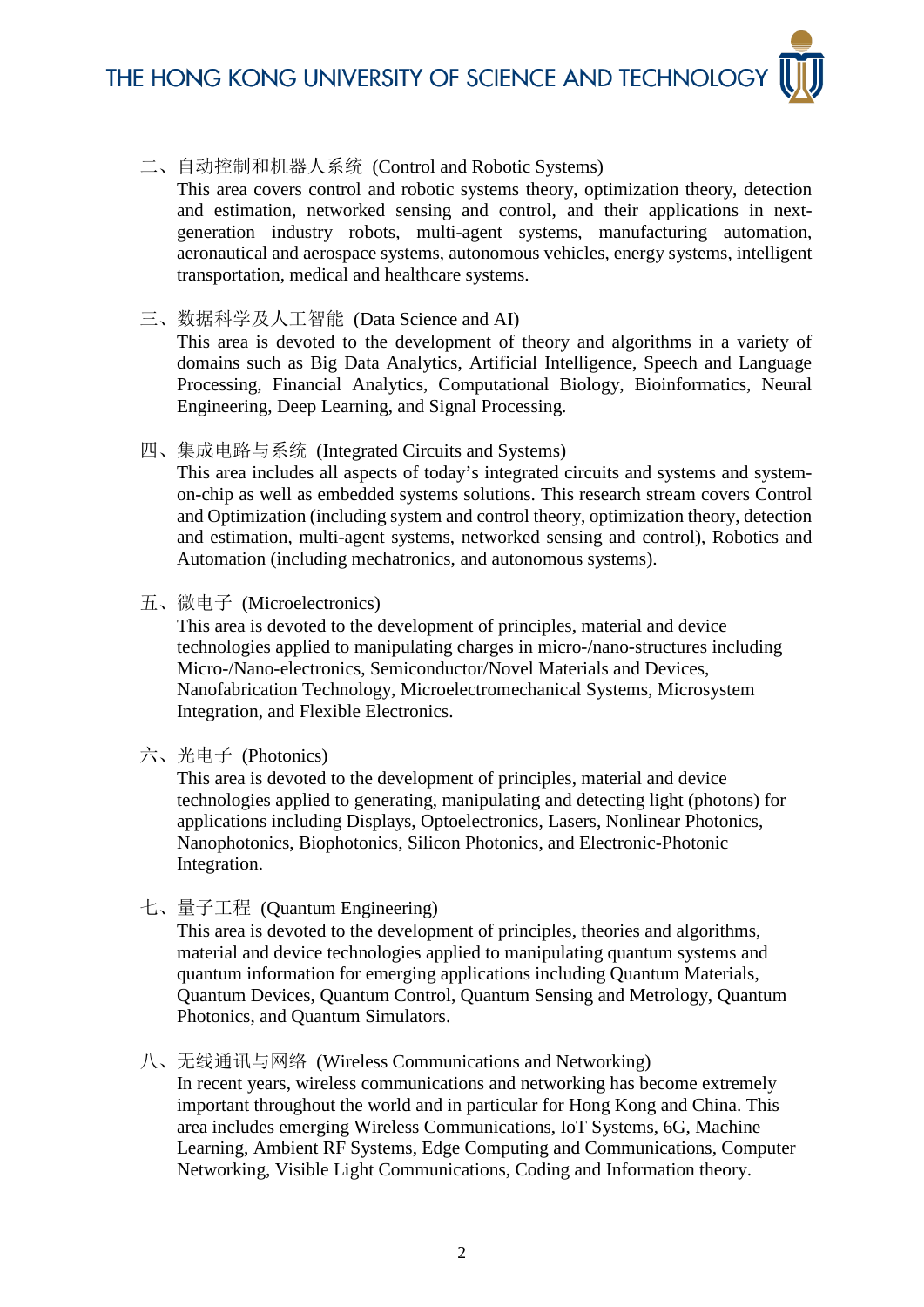## THE HONG KONG UNIVERSITY OF SCIENCE AND TECHNOLOGY

我校拥有优良的师资、先进的实验设备和优美的环境。我校于2021-2022年度对 每名博士研究生提供每月港币18,030元的助学金,下一年度的金额或会略作调整。研 究生应缴交的费用包括学费每年港币42,100元及宿费每月约港币2,600元。获录取的学 生将不能随意更改攻读课程。

通过两轮面试并成功从直博项目中录取的学生将会收到我系发出「有条件录取 通知书 (Conditional Offer)」。其中的条件包括:

(i) 达到我校研究生的基本入学要求, 详情请查阅[:https://pg.ust.hk/prospective](https://pg.ust.hk/prospective-students/admissions/Admission-to-Hong-Kong-Campus/admission-requirements)[students/admissions/Admission-to-Hong-Kong-Campus/admission-requirements](https://pg.ust.hk/prospective-students/admissions/Admission-to-Hong-Kong-Campus/admission-requirements) 

(ii) 学生需自行联系意向导师, 透过交流再做双向选择, 并确保最迟在2023/24年 度秋季入学前找到合适的导师。

从直博项目中招收到的特别优秀学生,我系会积极推荐申请由香港政府提供的 留学博士奖学金 (Hong Kong PhD Fellowship Scheme)。该奖学金为资助来自全球最优 秀的学生而设,奖学金为期四年,现为每月港币26,900元,挑选标准包括学习成绩、 科研成就及潜力、领导才能等。我系每年有多人获此殊荣。

如有查询,请与我系研究生学术委员会范智勇教授以及施凌教授联络,他们 的电邮地址是 [eezfan@ust.](mailto:eezfan@ust.hk)hk 以及 [eesling@u](mailto:eesling@ust.hk)st.hk。有关我系研究生课程的详细资 料,亦可参阅以下网址:[https://ece.hkust.ed](https://ece.hkust.edu.hk/)u.hk。

> 期待着您的回音。 顺颂

教祺

香港科技大学 电子及计算机工程学系 系主任

潘永安教授(Prof. Andrew Poon) 2022年3月14日